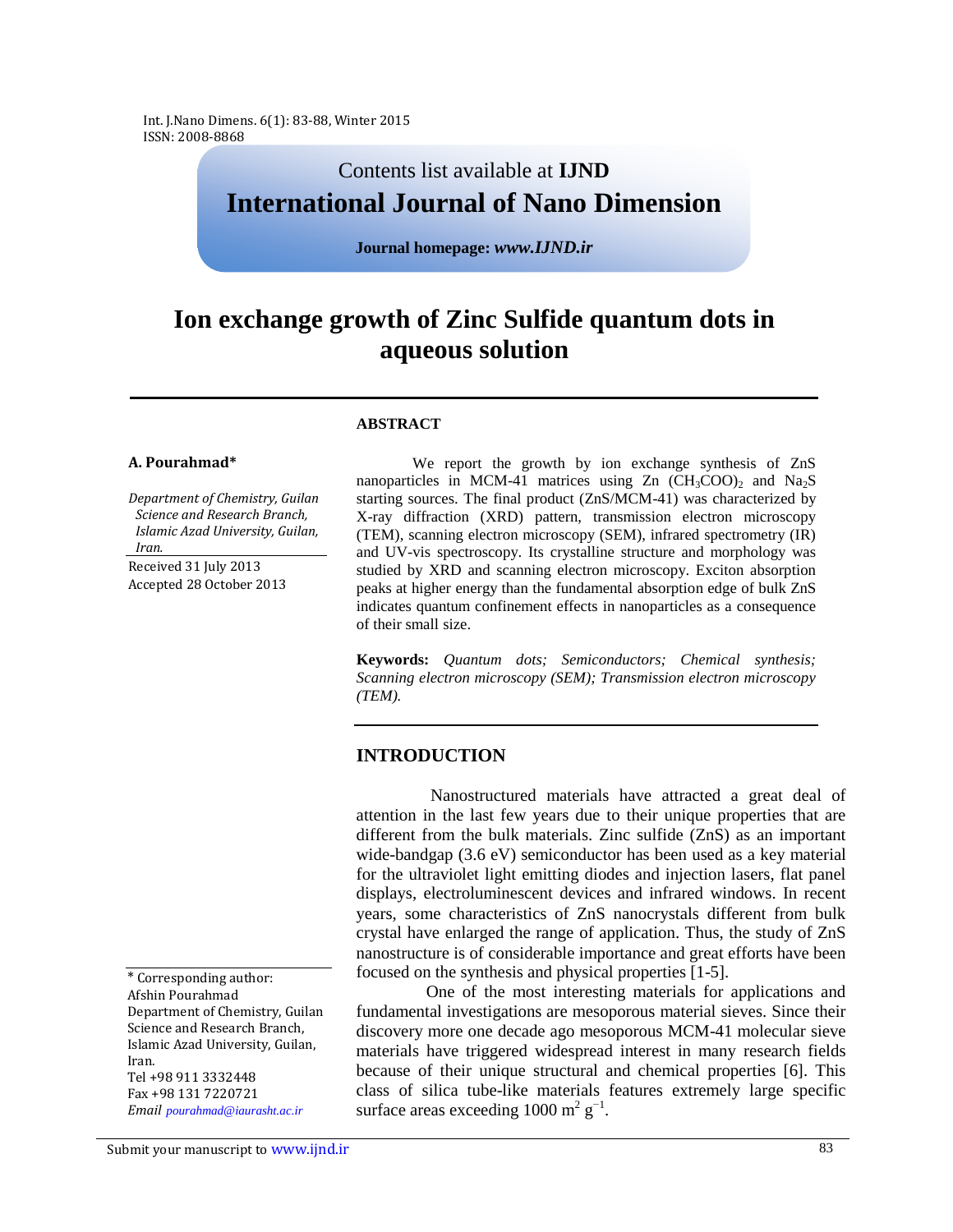The molecular sieves possess uniformly sized mesoporous whose diameter can be controlled between 1.5 and 8 nm by the synthesis conditions chosen and template used. Whereas the mesoporous of MCM-41 are arranged in a regular hexagonal array, the silicon dioxide forming the walls around these tubes shows an amorphous structure. MCM-41 materials have especially attracted interest in adsorptive and catalytic applications involving large molecules. Other promising applications are the use of MCM-41 as hosts for semiconducting and ferroelectric nanomaterials as well as for the study of confined liquids and polymers [7, 8]. In this work we report the synthesis and characterization of MCM-41 materials loaded with zinc sulfide (ZnS) by an ion exchange technique. The results obtained from X-ray, UV-Vis, SEM, TEM experiments are reported.

# **EXPERIMENTAL**

Nano-sized mesoporous MCM-41 silica with particle size  $\sim$  90 nm was synthesized by a room temperature method with some modification to the procedure described in the literature [9]. We used tetraethylorthosilicate (TEOS: Merck, 800658) as a source of silicon and hexadecyltrimethylammonium bromide (HDTMABr; BOH, 103912) as a surfactant template for preparation of the mesoporous material. The molar composition of the reactant mixture is as follows:

## TEOS: 0.31NaOH: 0.125HDTMABr: 1197H<sub>2</sub>O

The prepared nano-sized MCM-41 was calcined at 550 °C for 5h to decompose the surfactant and obtain the white powder. Surfactantfree MCM-41 nanoparticles were used for loading the zinc sulfide nanoparticles.

As a precursor of ZnS semiconductors, solution of  $\overline{Z}$ n (CH<sub>3</sub>COO)<sub>2</sub> (0.1 mol l<sup>-1</sup>) was prepared. To 50 ml of  $Zn$  (CH<sub>3</sub>COO)<sub>2</sub> solution, 1 g of MCM-41 powder was added and the mixture stirred for 12 h at 25 ºC. The sample was then washed to remove nonexchanged  $Zn^{2+}$  and airdried. Finally, sulphurizing of the  $Zn^{2+}$  ions was carried out with  $0.1 M Na<sub>2</sub>S$  solution. To make the reaction with the  $S^2$  ion, one g  $Zn^{2+}$  - exchanged zeolite was added to 50 mL of 0.1 M solution of Na2S at a fixed temperature and magnetically stirred for 2 h. Samples were washed with deionized water and collected by filtration. The obtained samples were in fine white colored powder form. The samples were stable at ambient condition and their color did not change when exposed to atmospheric moisture. The ZnS particles prepared from MCM-41 are described as ZnS/MCM-41, in subsequent discussions.

X-ray diffraction (XRD) pattern was recorded on a Seisert Argon 3003 PTC using nickel-filtered XD-3a CuKα radiations ( $\lambda = 1.5418$ ) ºA). The UV-vis diffused reflectance spectra (UVvis DRS) were obtained from UV-vis Scinco 4100 spectrometer with an integrating sphere reflectance accessory. BaSO<sup>4</sup> was used as a reference material. UV-vis absorption spectra were recorded using a Shimadzu 1600 pc in the spectral range of 190- 900nm. Transmission electron microscopy (TEM) was performed on a Philips CM10 and microscope operated at 100 kV. Samples were prepared by dispersing the powder in ethanol. Imaging was enabled by depositing few drops of suspension on a carbon coated 400 mesh Cu grid. The solvent was left to evaporate before imaging. Scanning electron microscopy (SEM) images of fabricated ZnS nanoparticles were obtained using LEO 440i electron microscope. The specific surface area and pore volume of the samples were calculated according to the Brunauer-Emmett-Teller (BET) method. Infrared spectra on KBr pellet were measured on a Bruek spectrophotometer.

## **RESULTS AND DISCUSSION**

Figure 1(a and b) shows the XRD patterns of MCM-41 template and ZnS loading on the template. Measurements of the samples were carried out in different 2θ ranges ( $2\theta = 2-10^{\circ}$  and  $2\theta$ )  $= 20-60^{\circ}$ ), in the condition of 40 kV and 40 mA, at a step size of  $2\theta = 0.02^{\circ}$ . Low angle X-ray diffraction patterns ( $2\theta = 2{\text -}10^{\circ}$ ) of calcined MCM-41 nanoparticles and ZnS/MCM-41 clearly exhibit four well-defined peaks which can be indexed with (100), (110), (200), and (210) planes on hexagonal unit cell, indicating mesoporous structure of MCM-41. The peak appearing at low angle  $(2\theta = 2.2)$ corresponds to (100) plane of MCM-41 indicating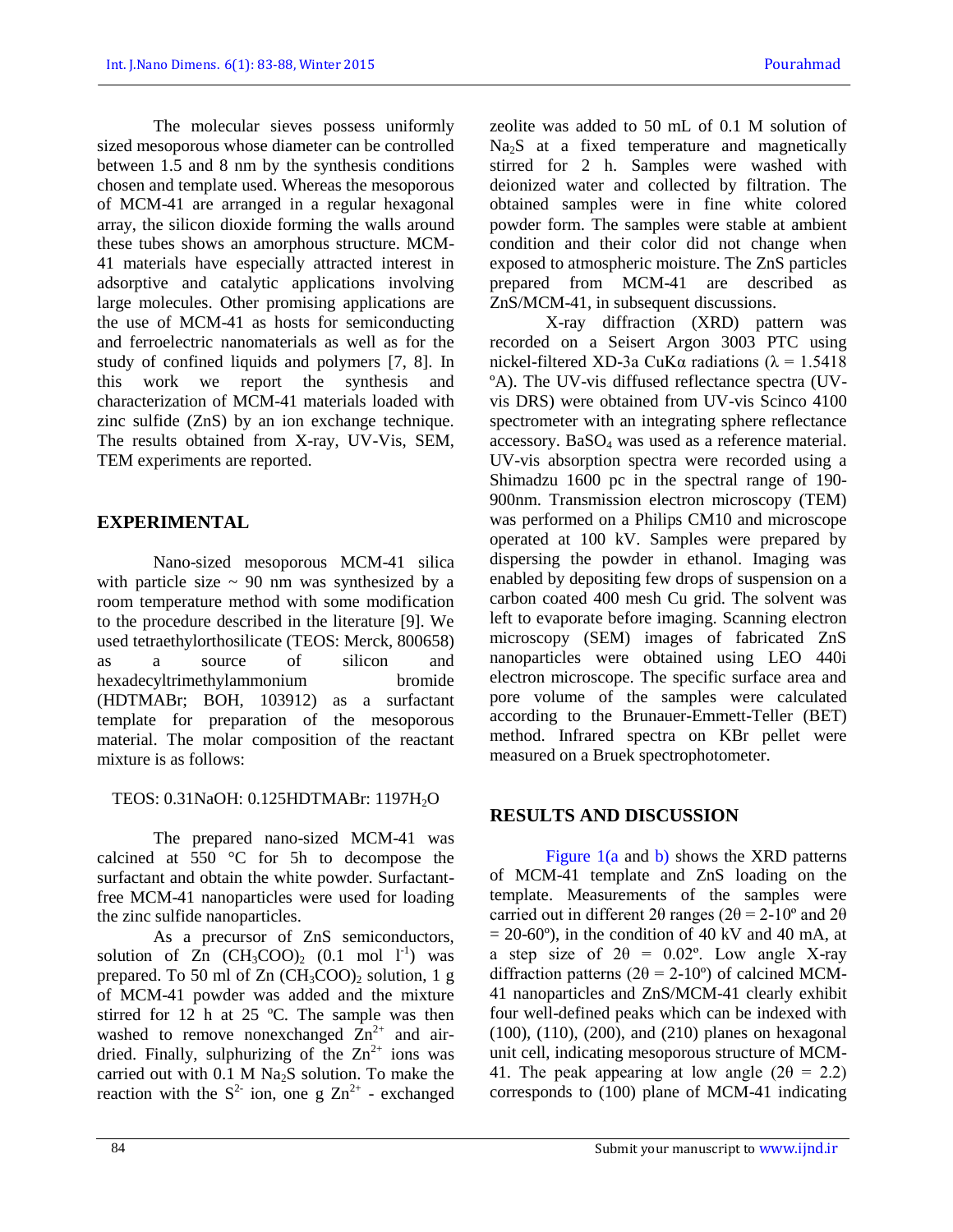ordered pore structure of MCM-41, which can be attributed to quasi-two dimensional hexagonal lattice of MCM-41 [6, 9].



**Fig. 1.** (a) X-ray diffraction patterns of MCM-41 and ZnS/MCM-41 in range  $2\theta = 2-10^{\circ}$  and (b) X-ray diffraction patterns of MCM-41 and ZnS/MCM-41 in range  $2\theta = 20-60^{\circ}$ .

In this figure, we observed that all X-ray patterns are very similar. However, some differences, such as the broadening and slight shifting to higher angles of the diffraction peaks as well as the decrease of their intensity can be observed in the spectra. This should be attributed to the porefilling effects that can reduce the scattering contrast between the pores and the framework MCM-41 materials. These decreases of the peak intensities, are in agreement with the reported results for other zeolites [10- 12]. High angle X-ray diffraction pattern ( $2\theta = 20{\text -}60$ ), Figure 1, further supports presence of ZnS. The diffraction peaks located at (2 $\theta$  = 28.5), (2 $\theta$  = 47.7) and (2 $\theta$  = 56.3), coincide with those of  $β$  -ZnS (111), (220), and

(311), respectively. This means that ZnS crystals prepared in this study have zinc blended structure. We have determined the size of nanoparticles at the mentioned 2θ by using the Debye-Scherrer formula,  $d=0.9$  λ /β cosθ, where d is the average diameter of the crystalline,  $λ$  the wavelength of X-ray,  $β$  the excess line width of the diffraction peak in radians and  $\theta$  the Bragg angle. Based on this analysis the average size of ZnS nanoparticles has been found to be  $4 \text{ nm}$  (Table 1).

**Table 1.** Band gap, specific surface area, particle size, pore volume and absorption edge of samples.

| <b>Sample</b>                         | <b>MCM-41</b> | <b>Bulk ZnS</b> | $ZnS/MCM-41$ |
|---------------------------------------|---------------|-----------------|--------------|
| Band gap<br>(eV)                      |               | 3.6             | 4.04         |
| Specific<br>surface<br>area $(m^2/g)$ | 850           |                 | 730          |
| Particle<br>size (nm)                 | 90            |                 | Δ            |
| Pore<br>volume<br>(cc/g)              | 1.05          |                 | 0.89         |
| Absorption<br>edge (nm)               |               | 375             | 345          |

The surface morphology of MCM-41 nanoparticles and ZnS/MCM-41 is investigated by SEM and the micrographs are presented in Figure 2. Figure 2 (a) shows the SEM image of MCM-41 nanoparticles where small spherical particles of nanomesoporous silica MCM-41 with diameters of  $\sim$  90 nm are evident. There is no considerable change in morphology of ZnS/MCM-41 (Figure 2 (b)).

The UV-vis diffused reflectance spectra (UV-vis DRS) for ZnS nanoparticles prepared from MCM-41 matrices, bulk ZnS are shown in Figure 3. Bulk ZnS gave absorption below 400 nm. Comparing the absorption edge of bulk ZnS to that of ZnS/MCM-41 sample prepared from mesoporous materials, it is seen that a blue shift in the onset of absorption has occurred in this sample. This blue shift indicates that ZnS exists as small clusters within the zeolite pores as reported by several researchers [13, 14]. This was supported by a significant decrease in the surface area of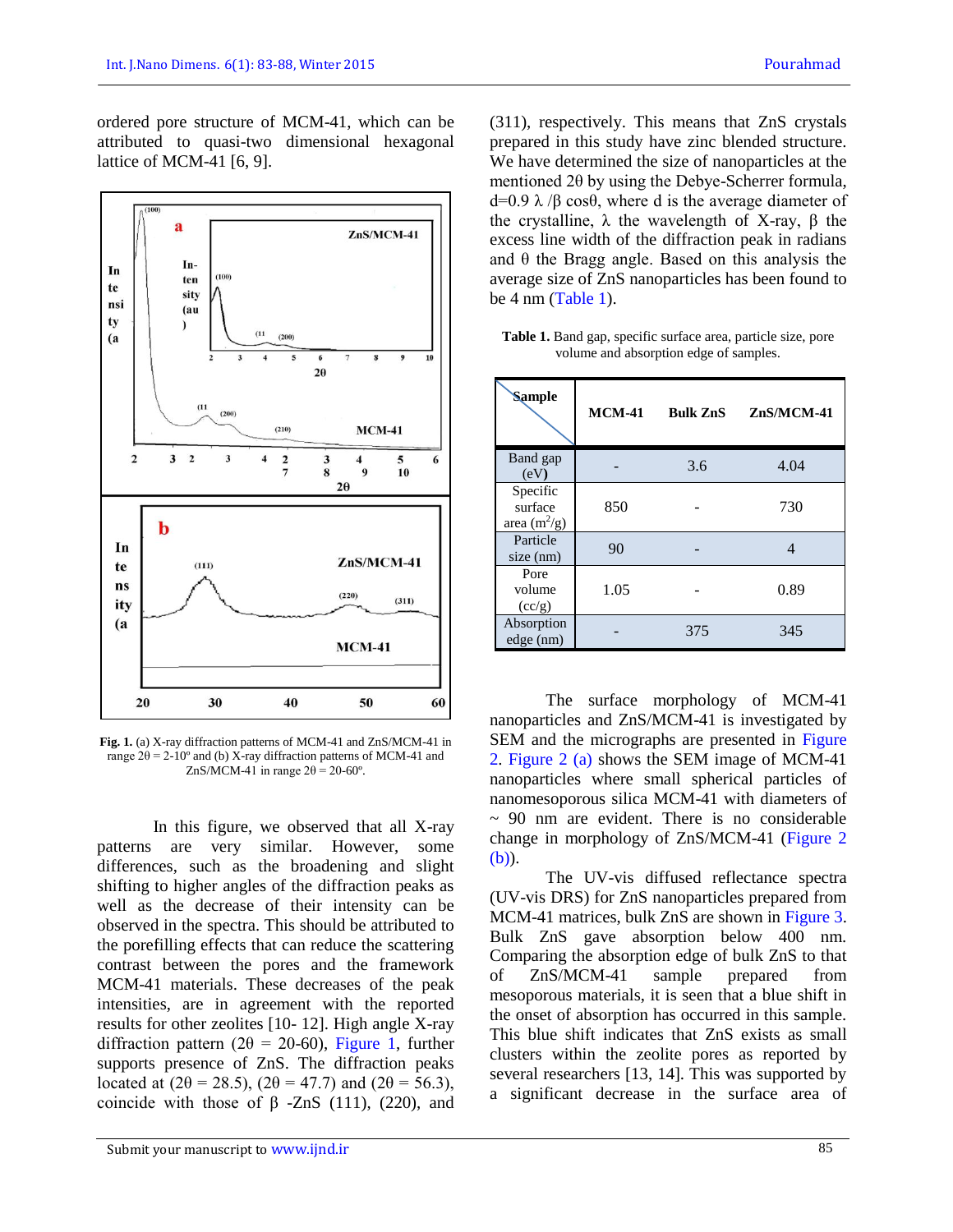ZnS/MCM-41, compared to the parent zeolite (Table 1). This phenomenon of blue shift of absorption edge has been ascribed to a decrease in particle size. It is well known that in case of semiconductors the band gap between the valence and conduction band increases as the size of the particle decreases in the nanosize range. This results in a shift in the absorption edge to a lower wavelength region. The magnitude of the shift depends on the particle size of the semiconductor. In present study, the ZnS/MCM-41 samples prepared from the MCM-41 matrix showed a blue shift of approximately 30 nm compared to the bulk particles. From the onset of the absorption edge, the band gap of the ZnS particles was calculated using the method of Tandon and Gupta [15] (Table 1). The size of ZnS nanoparticles, estimated based on the results of Weller et al. [16] was 4 nm for ZnS/MCM-41 sample.



**Fig. 2.** Scanning electron microscopy (SEM) micrographs of (a) MCM-41 and (b) ZnS/MCM-41.

The results of the specific surface area and pore volume measurements (BET measurements) for MCM-41 and ZnS/MCM-41, show that the pore volume of the host mesoporous material, which was 1.05 ml  $g^{-1}$  for MCM-41, decreased to 0.89 ml  $g^{-1}$ for ZnS/MCM-41materials. Similarly, the specific surface area of the composite materials was decreased from 850  $m^2$   $g^{-1}$  for MCM-41 to 730  $m^2$ g<sup>-1</sup> for ZnS/MCM-41. Decreasing in the volume of the pores and the specific surface area of the mesoporous material demonstrates that the guests are located in the channels (Table 1).

The IR spectra of MCM-41 and ZnS/MCM-41 samples are recorded in the range of 400-4000 cm-1 . The broad absorption band in the region 3765-3055  $cm^{-1}$  can be attributed to the stretching of the framework Si-OH group with the defective sites and physically adsorbed water molecules. The vibrations of Si-O-Si can be seen at 1091 cm<sup>-1</sup> (asymmetric stretching), 805 cm<sup>-1</sup> (symmetric stretching) and  $454 \text{ cm}^{-1}$  (bending) [17, 18]. In present work, all bands in ZnS/MCM-41 sample show shift to higher wave numbers with respect to the MCM-41 zeolite. This shift reveals that nanoparticles could incorporate in MCM-41 zeolite. The increased intensity is observed in nanoparticle sample with respect to MCM-41 zeolite. This increase relates to extent of perturbation of T-O-T vibrations of the zeolite lattice (bands  $400-1700$  cm<sup>-1</sup>) and increase in acidic bridged hydroxyls vibrations (3423 cm-1 band) [19,20]. These kinds of differences are related to presence of ZnS nanoparticles in MCM-41.



**Fig. 3.** UV-vis absorption spectrum of bulk ZnS and ZnS/MCM-41.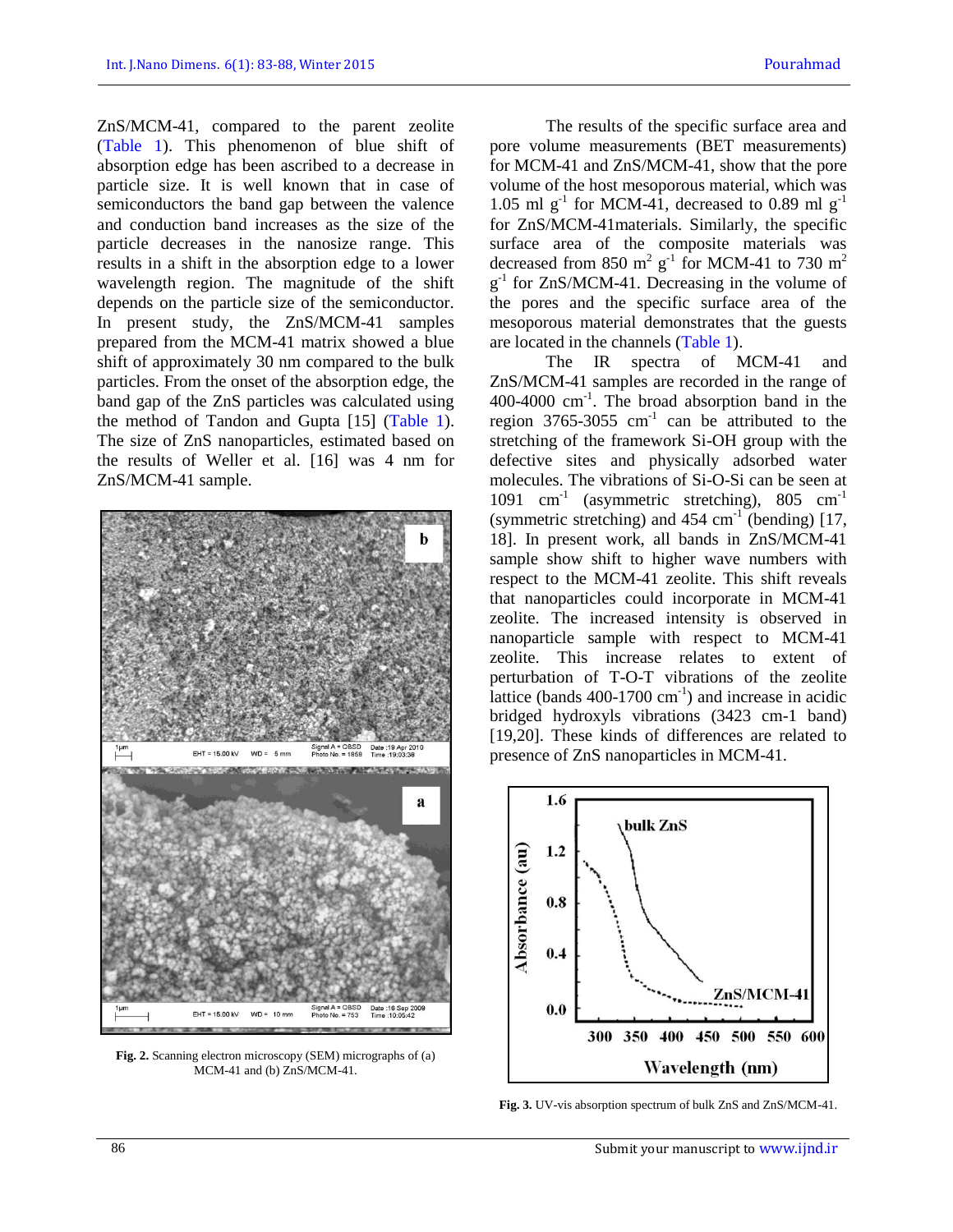Transmission electron microscopy along with the textural properties of the samples discussed above bring us important information regarding whether the ZnS particles are located inside or outside the pore structures used in this work. TEM image of ZnS/MCM-41 sample is shown in Figure 4. It was recorded under parallel direction to the pore axis and it is possible to observe typical MCM-41 morphology in the micrograph. Although it is very difficult to identify ZnS nanoparticles within the pores of MCM-41 materials by using TEM techniques [20], the higher contrast in the image of the ZnS/MCM-41 sample can be associated with the presence of ZnS nanoparticles inside the pores of this sample.



**Fig. 4.** Transmission electron microscopy (TEM) image of b ZnS/MCM-41.

# **CONCLUSION**S

In this paper, we have reported a simple method to synthesize ZnS nanoparticles in MCM-41 material hosts. A blue shift in the absorption edge was observed in the samples prepared by an ion-exchange method, indicating the formation of nanometer-sized ZnS nanoparticles in MCM-41 mesopore, as a consequence of particle size effects.

## **REFERENCES**

- [1] Pourahmad A., Sohrabnezhad Sh., Radaee E., (2010), Degradation of Basic Blue 9 dye by CoS/nanoAlMCM-41 catalyst under visible light irradiation. *J. Porous Mater.* 17: 367-375.
- [2] Pourahmad A., Sohrabnezhad Sh., (2009), Preparation and characterization of Ag nanowires in mesoporous MCM-41 nanoparticles template by chemical reduction method. *J. Alloys Compd.* 484: 314-316.
- [3] Pourahmad A., Sohrabnezhad Sh., Sadjadi, M.S., Zare K., (2008), Preparation and characterization of host (mesoporous aluminosilicate material) - guest (semiconductor nanoparticles) nanocomposite materials. *Mater. Lett.* 62: 655-658.
- [4] Pourahmad A. Sohrabnezhad Sh., (2011), Synthesis and characterization of CoS nanoparticles encapsulated in mesoporous aluminosilicate material by solid-state reaction. *Mater. Lett.*, 65: 205-207.
- [5] Kumbhojkar N., Nikesh V. V., Kshirsagar A., Mahamuni S., (2000), Photophysical properties of ZnS nanoclusters. *J. Appl. Phys.* 88: 6260-6264.
- [6] Beck J. S., Vartuli C., Roth W. J., Leonowicz M. E., Kresge C. T., Scmmitt K. D., (1992), A new family of mesoporous molecular sieves prepared with liquid crystal templates. *J. Am. Chem. Soc.* 114: 10834-10843.
- [7] Sohrabnezhad Sh., Pourahmad A., (2007), New Methylene Blue (NMB) Encapsulated in Mesoporous AlMCM-41 Material and Its Application for Amperometric determination of Ascorbic Acid in Real Samples. *Electroanal.* 15: 1635-1641.
- [8] Sohrabnezhad Sh., Pourahmad A., Sadjadi M. S., Sadeghi B., (2008), Nickle cobalt